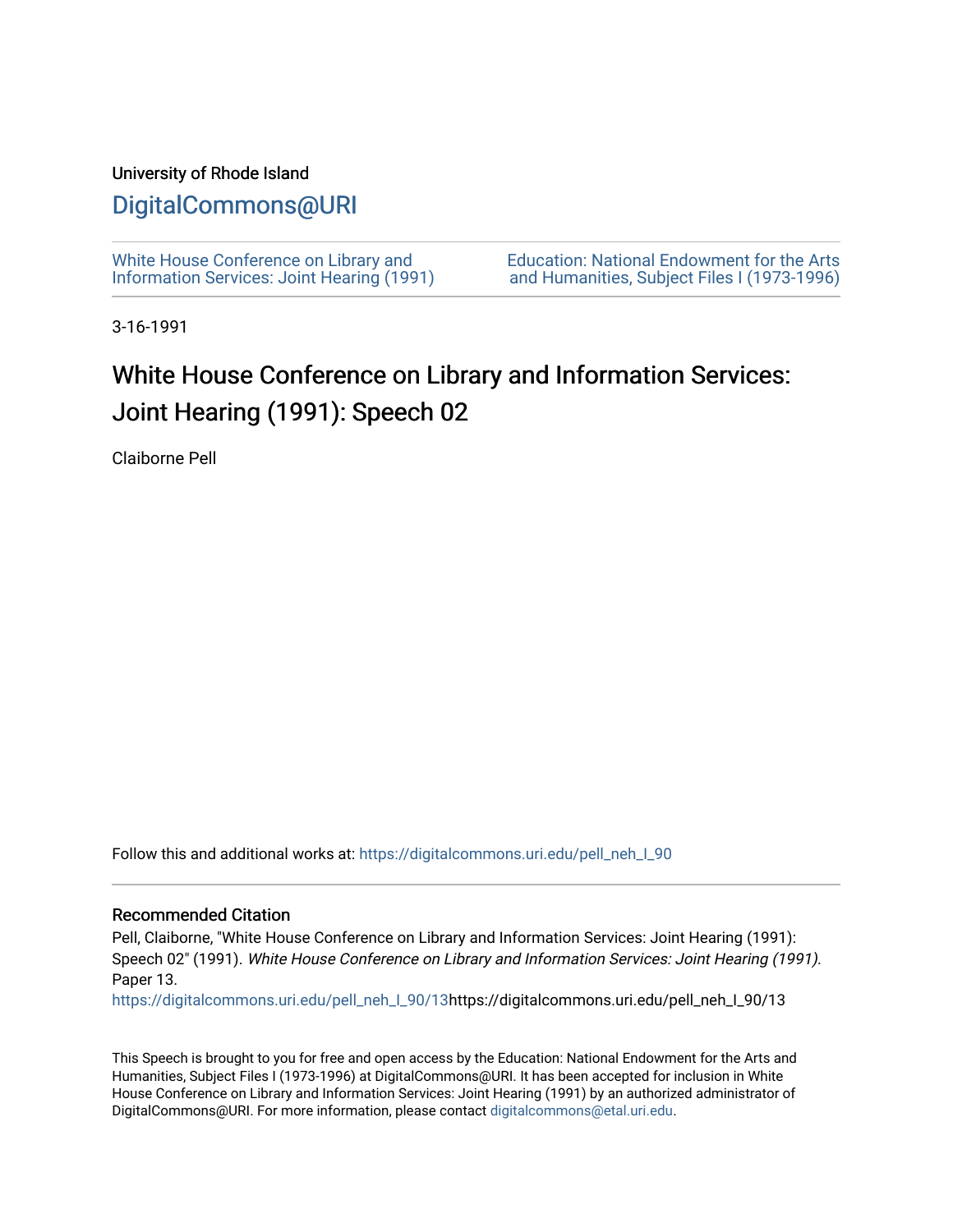#### REMARKS BY SENATOR PELL

### RHODE ISLAND GOVERNOR'S CONFERENCE ON LIBRARY AND INFORMATION SERVICES March 16, 1991

It is a great pleasure to be.with you all today at the kick-off of the Rhode Island Governor's Conference on Library and Information Services. I am especially proud to be part of this event because it marks a culmination of years of hard work and perseverance by many of you in this room. Back in 1987 when I introduced the resolution calling for a second White House Conference on Libraries, many people were skeptical that such an event would ever occur.

It was largely because of the success of the first White House Conference in 1979 that we forged ahead with plans for a second one. This earlier conference resulted in a remarkable increase in public awareness of libraries and their impact on individuals, the economy and the nation. A total of 22 of the 64 resolutions adopted at the 1979 conference were ultimately incorporated by the Congress into the Library Services and Construction Act. States like Rhode Island saw steady increases in library funding as a result of the 1979 Governor's Conference.

It is my hope that the conferences like this one that are being held around the country can re-establish the fact that libraries are vitally important to our national interest. It is also important to know that the Congress will be eagerly awaiting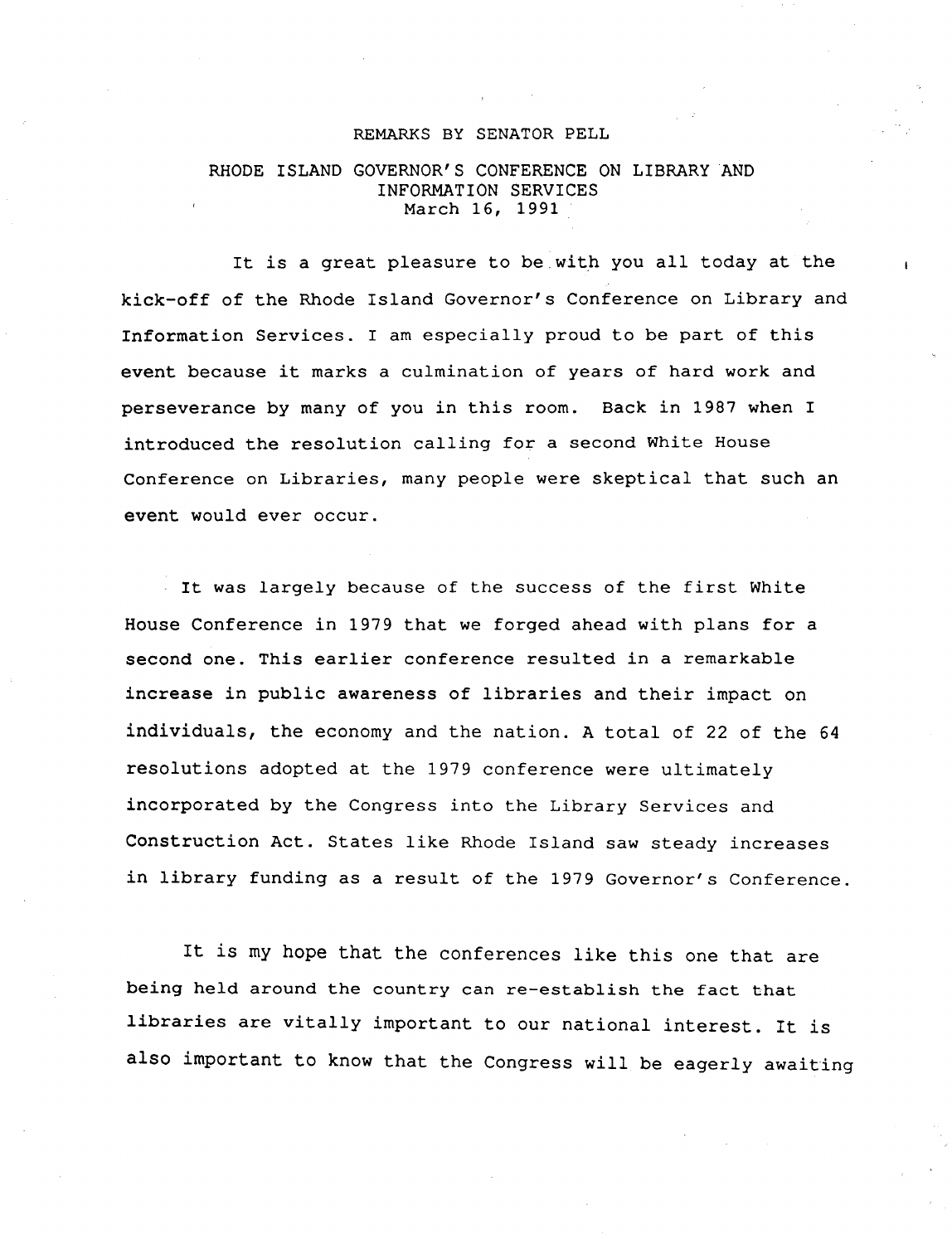the recommendations coming out of the 1991 conference. While the Library Services and Construction Act was reauthorized in 1990, it was agreed at the time that major changes in this important legislation would await the findings of the White House Conference and be incorporated into the LSCA during the next reauthorization. Whatever you accomplish in the next two days here can indeed have a lasting impact.

So many of you have had a hand in bringing us to this great day for Rhode Island libraries and I want to salute you all and add my personal thanks for your efforts. I particularly want to mention Joan Reeves for her tireless advocacy on behalf of libraries and for her leadership both as Chair of the White House Conference on Library and Information Services Taskforce and now as a member of the White House Conference Advisory Committee.

Others who share crucial leadership roles in this impressive effort are Carol diPrete, who I am delighted now serves on the National Commission on Libraries, Bruce Daniels, the Executive Director of our Department of State Library Services and Bill Allen, the Chair of this Governor's Conference.

I also want to express my admiration and friendship for Congressman Jack Reed and say how glad I am to have him as a colleague in Washington. I certainly look forward to working with him in advancing the cause of libraries.